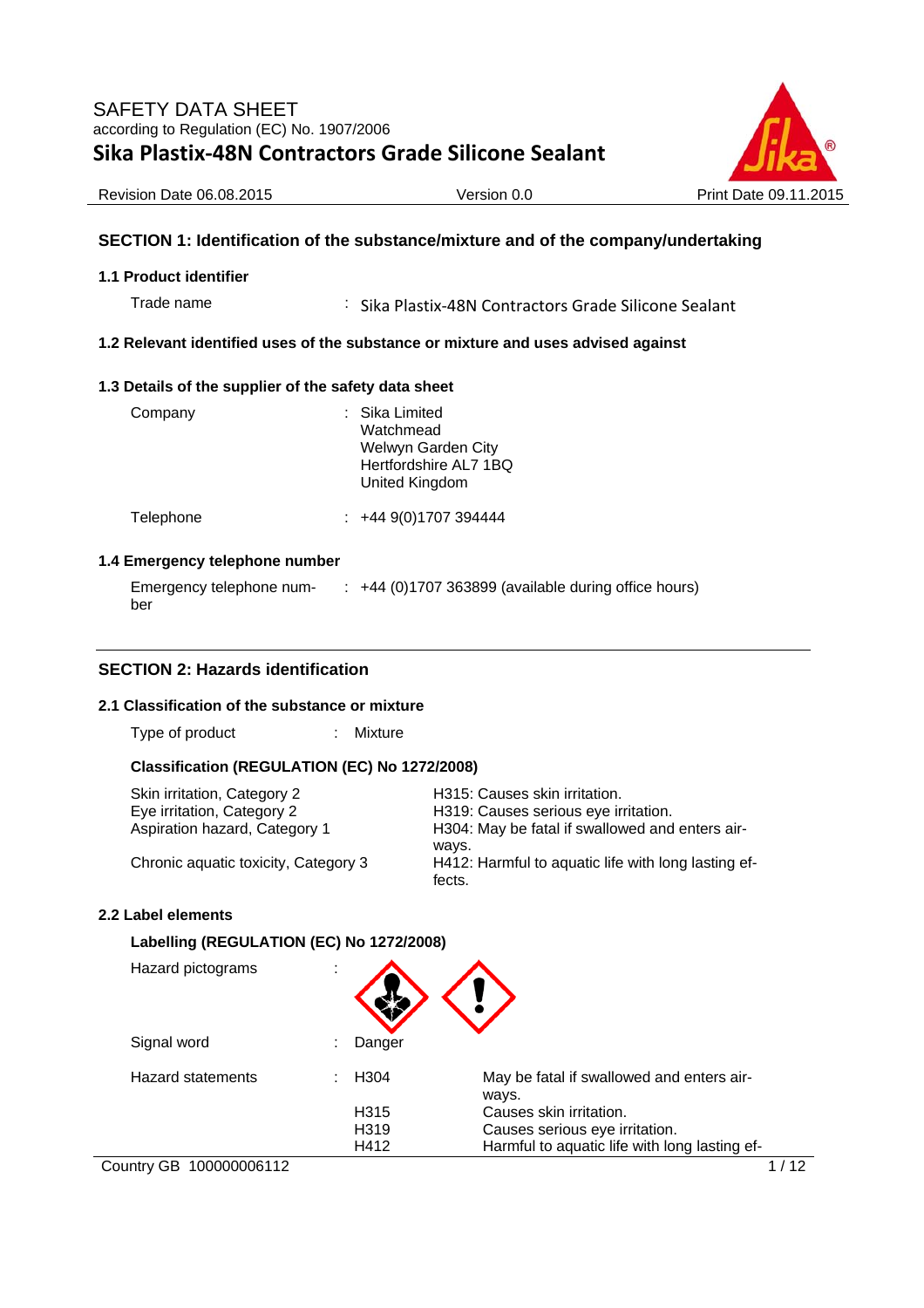

| <b>Revision Date 06.08.2015</b> |                    | Version 0.0                                                              | Print Date 09.11.2015 |
|---------------------------------|--------------------|--------------------------------------------------------------------------|-----------------------|
|                                 |                    | fects.                                                                   |                       |
| Precautionary statements        | : P101             | If medical advice is needed, have product<br>container or label at hand. |                       |
|                                 | P <sub>102</sub>   | Keep out of reach of children.                                           |                       |
|                                 | <b>Prevention:</b> |                                                                          |                       |
|                                 | P <sub>280</sub>   | Wear protective gloves/ eye protection/ face<br>protection.              |                       |
|                                 | Response:          |                                                                          |                       |
|                                 | $P301 + P310$      | IF SWALLOWED: Immediately call a<br>POISON CENTER or doctor/physician.   |                       |
|                                 | $P302 + P352$      | IF ON SKIN: Wash with plenty of water.                                   |                       |
|                                 | P331<br>Storage:   | Do NOT induce vomiting.                                                  |                       |
|                                 | P405<br>Disposal:  | Store locked up.                                                         |                       |
|                                 | P <sub>501</sub>   | Dispose of contents/container in accord-<br>ance with local regulation.  |                       |
|                                 |                    |                                                                          |                       |

Hazardous components which must be listed on the label:<br>• 920-107-4 hydrocarbons, C12-C15, n-alcane

920-107-4 hydrocarbons, C12-C15, n-alcane, isoalcane, <2% aromatic

## **Additional Labelling:**

EUH208 Contains N-(3-(trimethoxysilyl)propyl)ethylenediamine, butan-2-one O,O',O''- (vinylsilylidyne)trioxime. May produce an allergic reaction.

### **2.3 Other hazards**

This substance/mixture contains no components considered to be either persistent, bioaccumulative and toxic (PBT), or very persistent and very bioaccumulative (vPvB) at levels of 0.1% or higher.

### **SECTION 3: Composition/information on ingredients**

#### **3.2 Mixtures**

### **Hazardous components**

| <b>Chemical Name</b>                                 | Classification            | Concentration      |
|------------------------------------------------------|---------------------------|--------------------|
| CAS-No.                                              | (REGULATION (EC)          | $\lceil \% \rceil$ |
| $EC-No$ .                                            | No 1272/2008)             |                    |
| <b>Registration number</b>                           |                           |                    |
| Polysiloxanediol                                     | <b>Skin Irrit.2; H315</b> | $>= 25 - 50$       |
| 70131-67-8                                           | Eye Irrit.2; H319         |                    |
|                                                      |                           |                    |
| hydrocarbons, C12-C15, n-alcane, isoalcane, <2% aro- | Asp. Tox.1; H304          | $>= 10 - 20$       |
| matic                                                |                           |                    |
| 64742-47-8                                           |                           |                    |
| 920-107-4                                            |                           |                    |
| 265-149-8                                            |                           |                    |
| 01-2119453414-43-XXXX                                |                           |                    |
|                                                      |                           |                    |
| Polydimethylsiloxane                                 | Flam. Lig.2; H225         | $>= 10 - 20$       |

Country GB 100000006112 2/12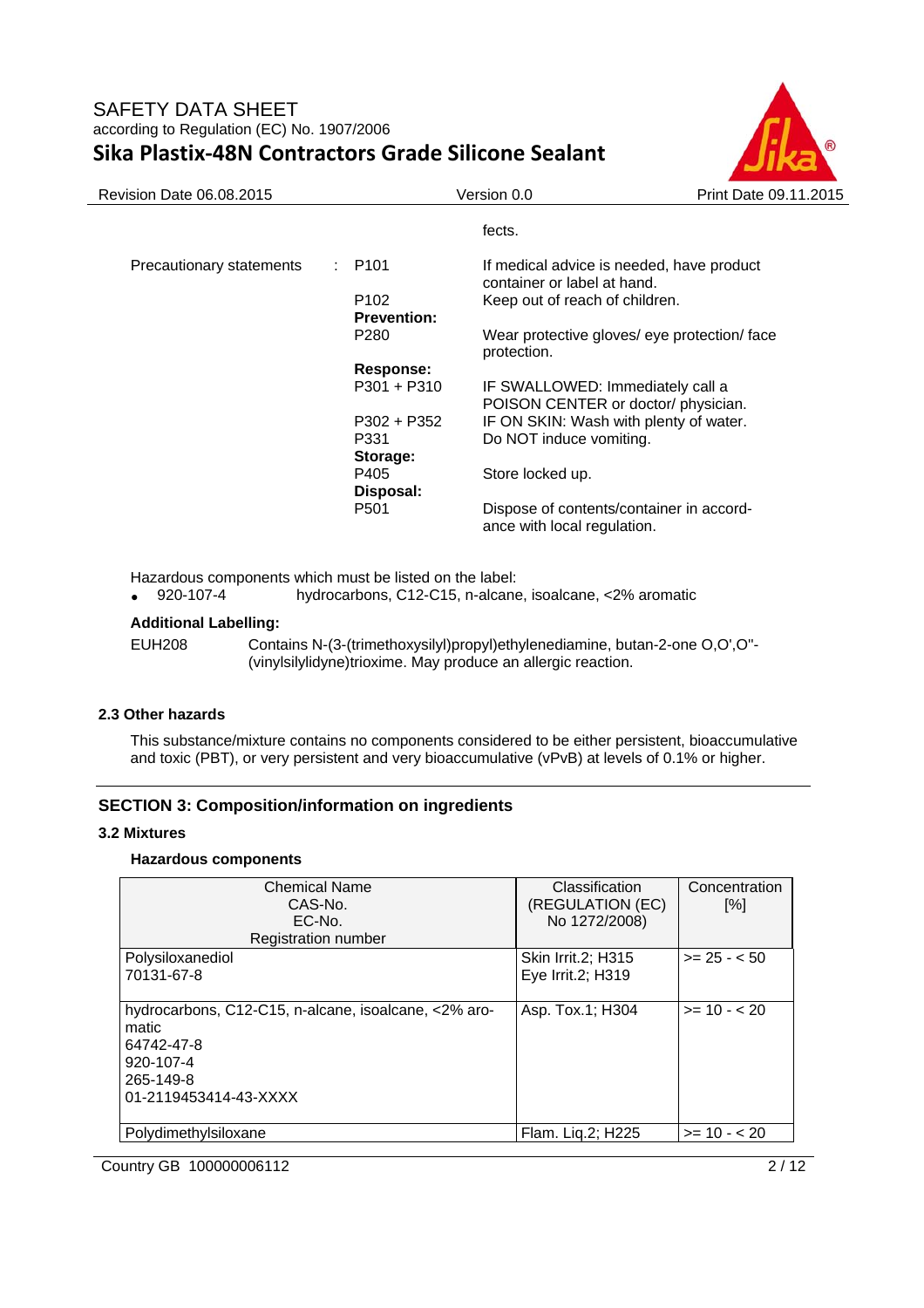

Revision Date 06.08.2015 Version 0.0 Version 0.0 Print Date 09.11.2015

|                                                                                                                                       | Aquatic Chronic2;<br>H411                                  |              |
|---------------------------------------------------------------------------------------------------------------------------------------|------------------------------------------------------------|--------------|
| N-(3-(trimethoxysilyl)propyl)ethylenediamine<br>1760-24-3<br>217-164-6<br>01-2119970215-39-XXXX<br>Contains:<br>methanol $\leq$ 0,4 % | Acute Tox.4; H332<br>Eye Dam.1; H318<br>Skin Sens.1; H317  | $>= 0,1 - 1$ |
| butan-2-one O,O',O"-(vinylsilylidyne)trioxime<br>2224-33-1<br>218-747-8                                                               | Skin Irrit.2; H315<br>Eye Dam.1; H318<br>Skin Sens.1; H317 | $>= 0.1 - 1$ |

For the full text of the H-Statements mentioned in this Section, see Section 16.

## **SECTION 4: First aid measures**

## **4.1 Description of first aid measures**

| General advice          | : Move out of dangerous area.<br>Consult a physician.<br>Show this safety data sheet to the doctor in attendance.                                                                                      |
|-------------------------|--------------------------------------------------------------------------------------------------------------------------------------------------------------------------------------------------------|
| If inhaled              | : Move to fresh air.<br>Consult a physician after significant exposure.                                                                                                                                |
| In case of skin contact | : Take off contaminated clothing and shoes immediately.<br>Wash off with soap and plenty of water.<br>If symptoms persist, call a physician.                                                           |
| In case of eye contact  | : Immediately flush eye(s) with plenty of water.<br>Remove contact lenses.<br>Keep eye wide open while rinsing.<br>If eye irritation persists, consult a specialist.                                   |
| If swallowed            | : Do not induce vomiting without medical advice.<br>Rinse mouth with water.<br>Do not give milk or alcoholic beverages.<br>Never give anything by mouth to an unconscious person.                      |
|                         | 4.2 Most important symptoms and effects, both acute and delayed                                                                                                                                        |
| Symptoms                | : Aspiration may cause pulmonary oedema and pneumonitis.<br>Excessive lachrymation<br>Erythema<br><b>Dermatitis</b><br>See Section 11 for more detailed information on health effects<br>and symptoms. |
| <b>Risks</b>            | : Risk of serious damage to the lungs (by aspiration).<br>irritant effects                                                                                                                             |

## **4.3 Indication of any immediate medical attention and special treatment needed**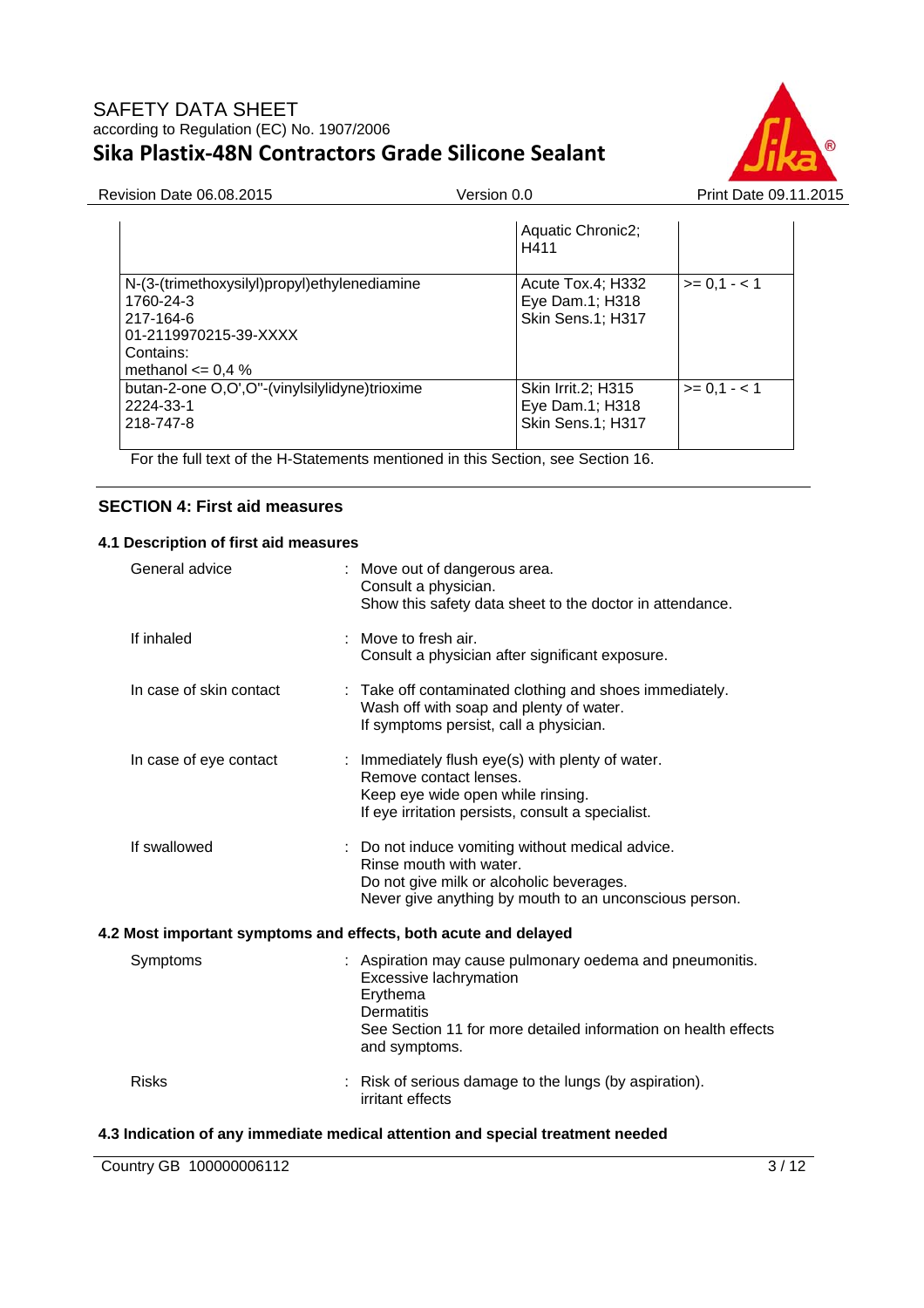

Treatment : Treat symptomatically.

# **SECTION 5: Firefighting measures**

## **5.1 Extinguishing media**

Suitable extinguishing media : Use extinguishing measures that are appropriate to local circumstances and the surrounding environment.

## **5.2 Special hazards arising from the substance or mixture**

| Hazardous combustion prod-<br>ucts               | : No hazardous combustion products are known                     |  |
|--------------------------------------------------|------------------------------------------------------------------|--|
| 5.3 Advice for firefighters                      |                                                                  |  |
| Special protective equipment<br>for firefighters | : In the event of fire, wear self-contained breathing apparatus. |  |

Further information : Standard procedure for chemical fires.

## **SECTION 6: Accidental release measures**

### **6.1 Personal precautions, protective equipment and emergency procedures**

| Personal precautions | : Use personal protective equipment. |
|----------------------|--------------------------------------|
|                      | Deny access to unprotected persons.  |

## **6.2 Environmental precautions**

| Environmental precautions | : Do not flush into surface water or sanitary sewer system.<br>If the product contaminates rivers and lakes or drains inform |
|---------------------------|------------------------------------------------------------------------------------------------------------------------------|
|                           | respective authorities.                                                                                                      |

### **6.3 Methods and materials for containment and cleaning up**

| Methods for cleaning up | : Soak up with inert absorbent material (e.g. sand, silica gel, |
|-------------------------|-----------------------------------------------------------------|
|                         | acid binder, universal binder, sawdust).                        |
|                         | Keep in suitable, closed containers for disposal.               |

### **6.4 Reference to other sections**

For personal protection see section 8.

## **SECTION 7: Handling and storage**

# **7.1 Precautions for safe handling**

| Advice on safe handling | : Avoid exceeding the given occupational exposure limits (see |      |
|-------------------------|---------------------------------------------------------------|------|
| Country GB 100000006112 |                                                               | 4/12 |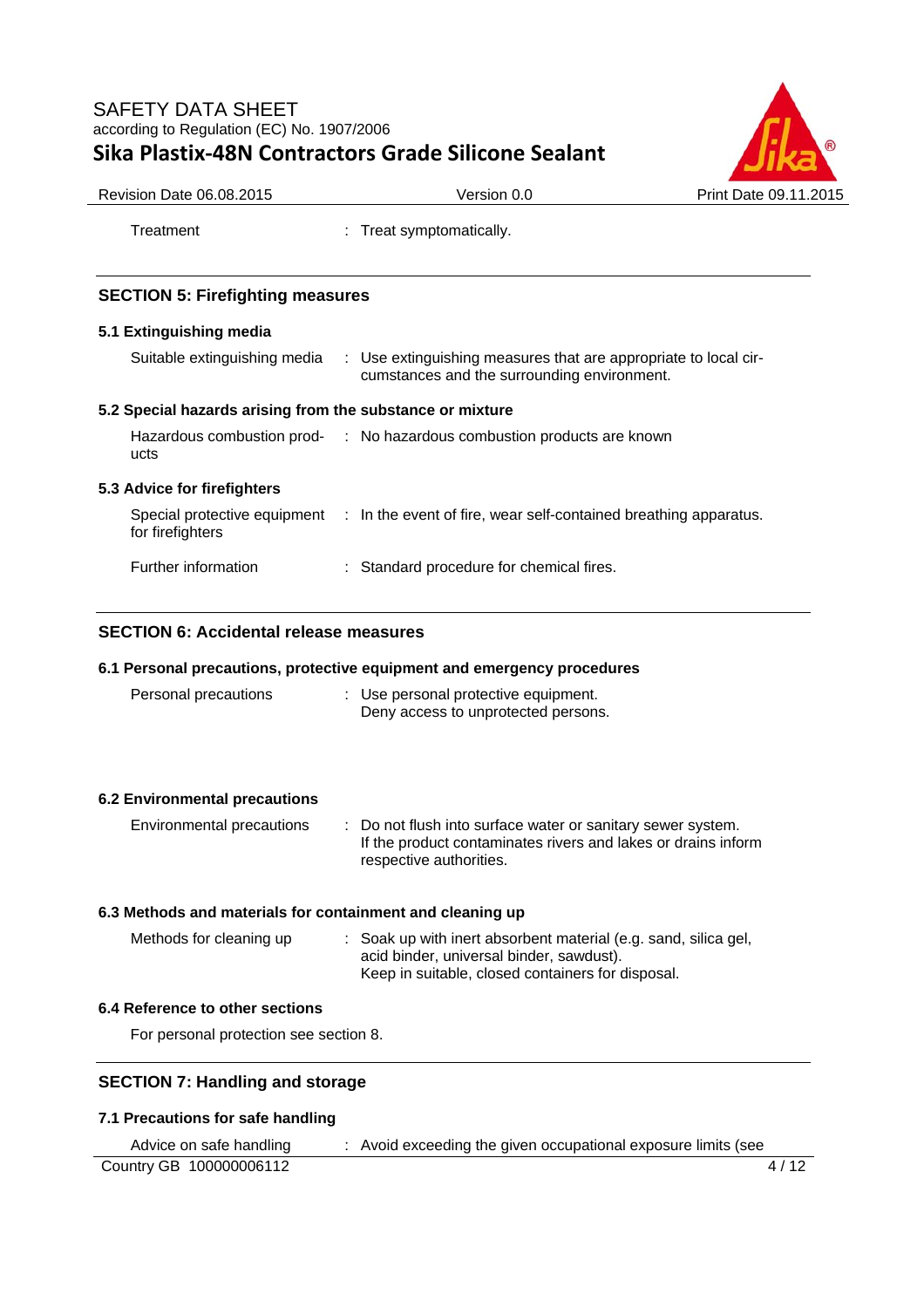

| Revision Date 06.08.2015                                         | Version 0.0                                                                                                                                                                                                                                              | Print Date 09.11.2015 |
|------------------------------------------------------------------|----------------------------------------------------------------------------------------------------------------------------------------------------------------------------------------------------------------------------------------------------------|-----------------------|
|                                                                  | section 8). Do not get in eyes, on skin, or on clothing. For<br>personal protection see section 8. Smoking, eating and drink-<br>ing should be prohibited in the application area. Follow stand-<br>ard hygiene measures when handling chemical products |                       |
| Advice on protection against<br>fire and explosion               | : Normal measures for preventive fire protection.                                                                                                                                                                                                        |                       |
| Hygiene measures                                                 | : Handle in accordance with good industrial hygiene and safety<br>practice. When using do not eat or drink. When using do not<br>smoke. Wash hands before breaks and at the end of workday.                                                              |                       |
| 7.2 Conditions for safe storage, including any incompatibilities |                                                                                                                                                                                                                                                          |                       |
| Requirements for storage<br>areas and containers                 | : Store in original container. Keep container tightly closed in a<br>dry and well-ventilated place. Observe label precautions.<br>Store in accordance with local regulations.                                                                            |                       |
| Other data                                                       | : No decomposition if stored and applied as directed.                                                                                                                                                                                                    |                       |
| 7.3 Specific end use(s)                                          |                                                                                                                                                                                                                                                          |                       |
| Specific use(s)                                                  | No data available                                                                                                                                                                                                                                        |                       |
|                                                                  |                                                                                                                                                                                                                                                          |                       |

## **SECTION 8: Exposure controls/personal protection**

### **8.1 Control parameters**

Contains no substances with occupational exposure limit values.

## **8.2 Exposure controls**

#### **Personal protective equipment**

| Eye protection  | : Safety glasses with side-shields<br>Eye wash bottle with pure water                                                                                                                                                                              |
|-----------------|----------------------------------------------------------------------------------------------------------------------------------------------------------------------------------------------------------------------------------------------------|
| Hand protection | : Chemical-resistant, impervious gloves complying with an ap-<br>proved standard must be worn at all times when handling<br>chemical products. Reference number EN 374. Follow manu-<br>facturer specifications.                                   |
|                 | Suitable for short time use or protection against splashes:<br>Butyl rubber/nitrile rubber gloves (0,4 mm),<br>Contaminated gloves should be removed.<br>Suitable for permanent exposure:<br>Viton gloves (0.4 mm),<br>breakthrough time > 30 min. |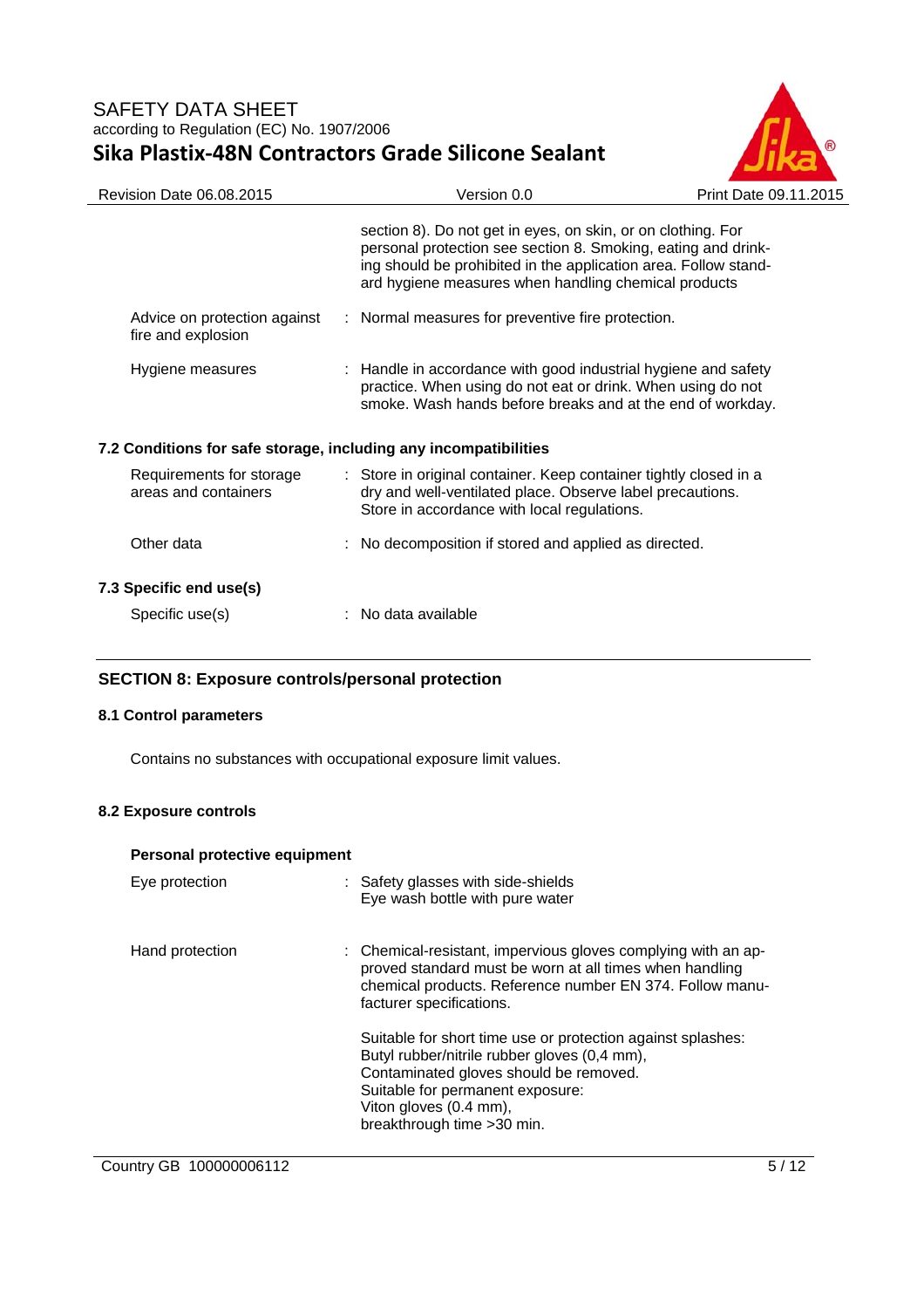

| Revision Date 06.08.2015               | Version 0.0                                                                                                                                                                                                                    | Print Date 09.11.2015 |
|----------------------------------------|--------------------------------------------------------------------------------------------------------------------------------------------------------------------------------------------------------------------------------|-----------------------|
| Skin and body protection               | $\therefore$ Protective clothing (e.g. Safety shoes acc. to EN ISO 20345,<br>long-sleeved working clothing, long trousers). Rubber aprons<br>and protective boots are additionaly recommended for mixing<br>and stirring work. |                       |
| Respiratory protection                 | : No special measures required.                                                                                                                                                                                                |                       |
| <b>Environmental exposure controls</b> |                                                                                                                                                                                                                                |                       |
| General advice                         | : Do not flush into surface water or sanitary sewer system.<br>If the product contaminates rivers and lakes or drains inform<br>respective authorities.                                                                        |                       |

# **SECTION 9: Physical and chemical properties**

## **9.1 Information on basic physical and chemical properties**

| Appearance                                |    | paste             |
|-------------------------------------------|----|-------------------|
| Colour                                    |    | various           |
| Odour                                     | Ì. | pungent           |
| <b>Odour Threshold</b>                    | ÷  | No data available |
| Flash point                               |    | >100 °C           |
| Ignition temperature                      | ÷. | Not applicable    |
| Lower explosion limit (Vol-%)             | ÷. | No data available |
| Upper explosion limit (Vol-%)             | t. | No data available |
| Flammability (solid, gas)                 |    | No data available |
| Oxidizing properties                      | t. | No data available |
| Auto-ignition temperature                 |    | No data available |
| рH                                        |    | No data available |
| Melting point/range / Freez-<br>ing point | ÷. | No data available |
| Boiling point/boiling range               | t. | No data available |
| Vapour pressure                           |    | No data available |
| Density                                   |    | $1,3$ g/cm $3$    |
| Water solubility                          |    | No data available |
|                                           |    |                   |

Country GB 100000006112 6/12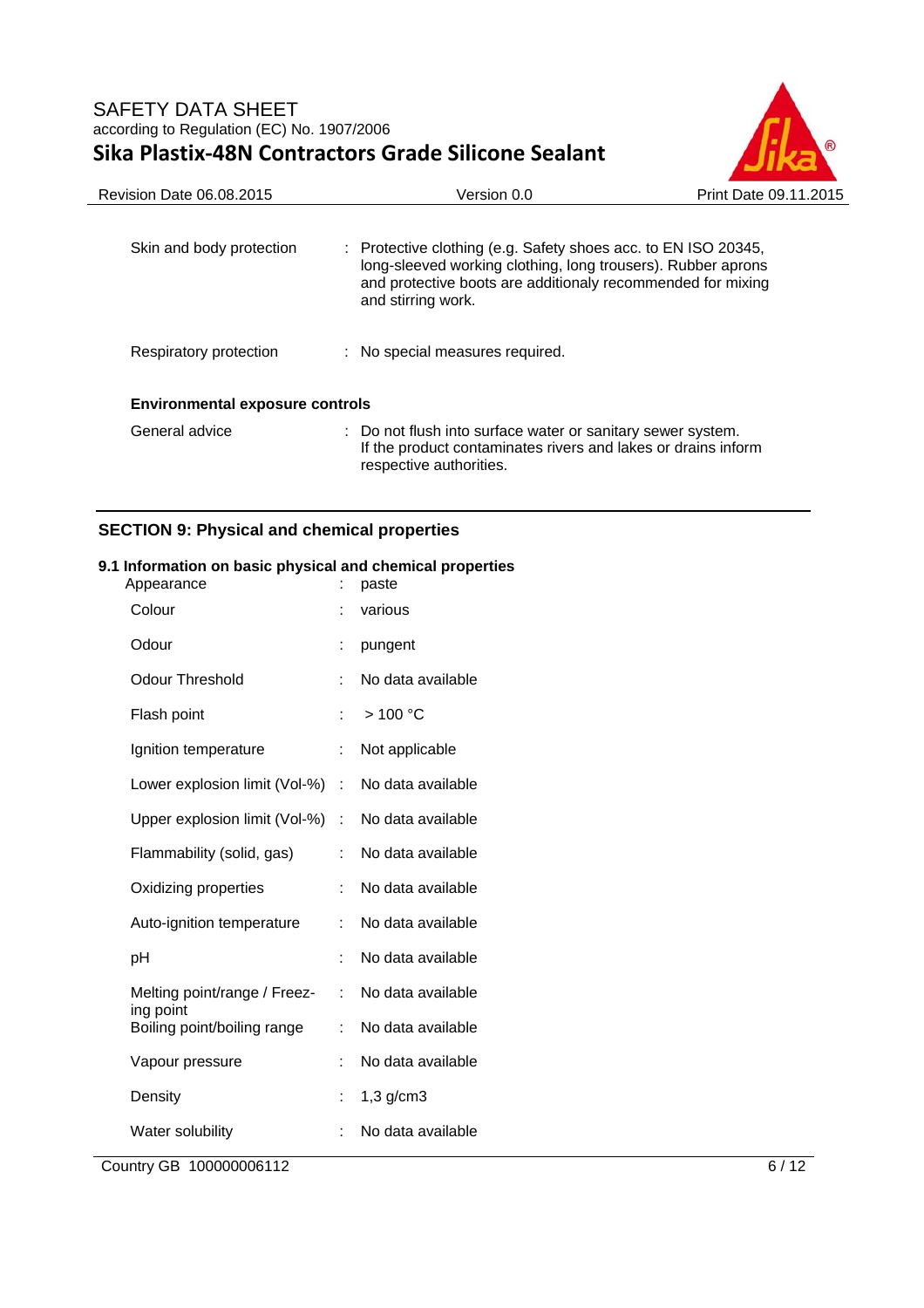

| <b>Revision Date 06.08.2015</b>            | Version 0.0        | Print Date 09.11.2015 |
|--------------------------------------------|--------------------|-----------------------|
|                                            |                    |                       |
| Partition coefficient: n-<br>octanol/water | No data available  |                       |
| Viscosity, dynamic                         | No data available  |                       |
| Viscosity, kinematic                       | $> 7$ mm2/s<br>У., |                       |
| Relative vapour density                    | No data available  |                       |
| Evaporation rate                           | No data available  |                       |
|                                            |                    |                       |

## **9.2 Other information**

No data available

### **SECTION 10: Stability and reactivity**

#### **10.1 Reactivity**

No dangerous reaction known under conditions of normal use.

#### **10.2 Chemical stability**

The product is chemically stable.

## **10.3 Possibility of hazardous reactions**

Hazardous reactions : Stable under recommended storage conditions.

#### **10.4 Conditions to avoid**

| Conditions to avoid |  | No data available |
|---------------------|--|-------------------|
|---------------------|--|-------------------|

## **10.5 Incompatible materials**

#### **10.6 Hazardous decomposition products**

## **SECTION 11: Toxicological information**

## **11.1 Information on toxicological effects**

| <b>Acute toxicity</b>                                               |                                                                       |
|---------------------------------------------------------------------|-----------------------------------------------------------------------|
| <b>Components:</b><br>N-(3-(trimethoxysilyl)propyl)ethylenediamine: |                                                                       |
| Acute oral toxicity                                                 | : LD50 Oral (Rat): ca. 2.400 mg/kg                                    |
| Acute inhalation toxicity                                           | : LC50: 1,49 mg/l<br>Exposure time: 4 h<br>Test atmosphere: dust/mist |
| Acute dermal toxicity                                               | : LD50 Dermal (Rat): $>$ 2.000 mg/kg                                  |

Country GB 100000006112 7/12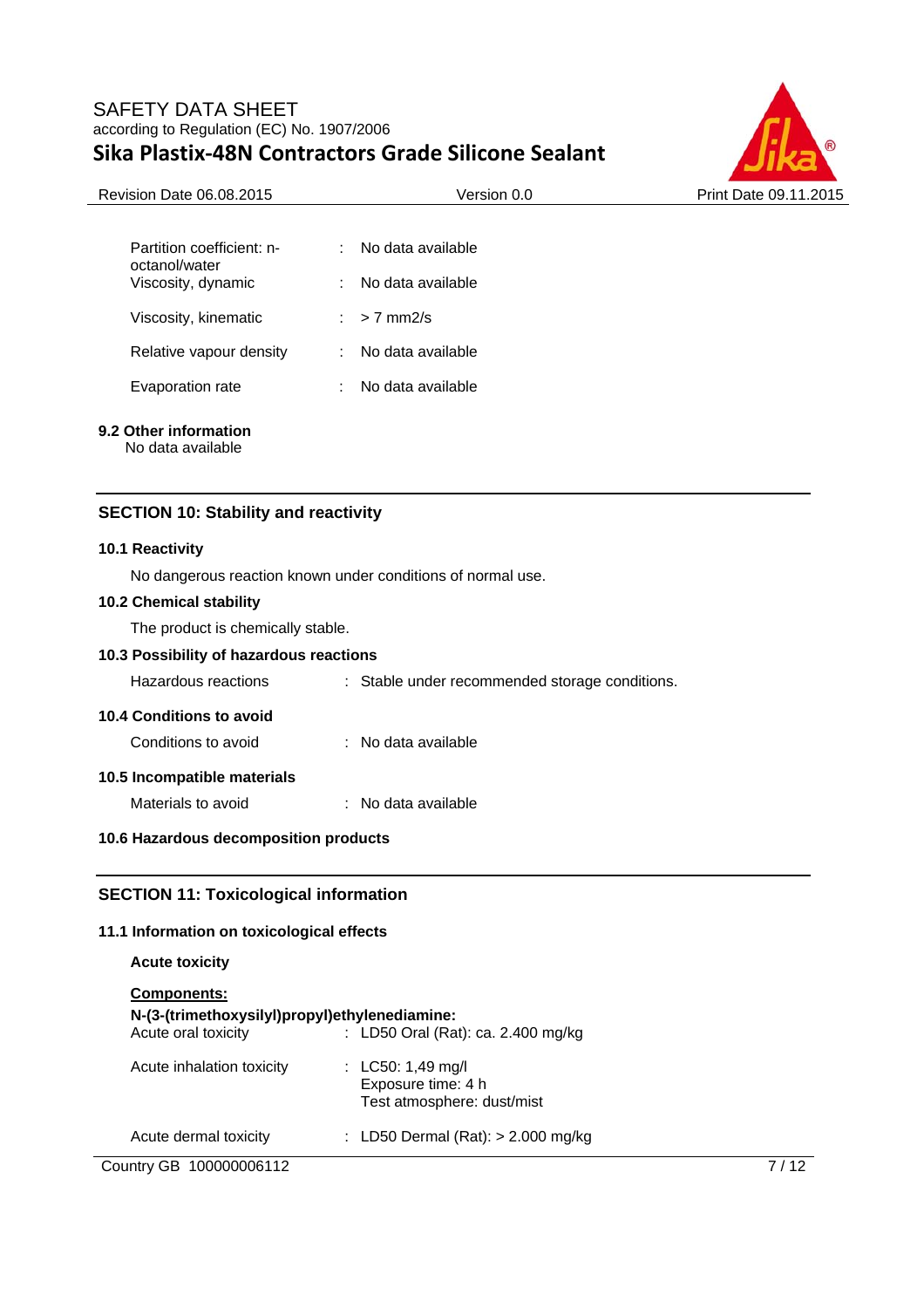

Revision Date 06.08.2015 Version 0.0 Print Date 09.11.2015

#### **Skin corrosion/irritation**

#### **Product:**

Remarks: Causes skin irritation.

#### **Serious eye damage/eye irritation**

#### **Product:**

Remarks: Causes serious eye irritation.

#### **Respiratory or skin sensitisation**

#### **Product:**

Remarks: No data available

#### **Germ cell mutagenicity**

#### **Product:**

Germ cell mutagenicity- Assessment : No data available

### **Carcinogenicity**

### **Product:**

| Carcinogenicity - Assess- | : No data available |
|---------------------------|---------------------|
| ment                      |                     |

## **Reproductive toxicity**

#### **Product:**

| Reproductive toxicity - As- | : No data available |
|-----------------------------|---------------------|
| sessment                    |                     |

No data available

### **Aspiration toxicity**

## **Product:**

May be fatal if swallowed and enters airways.

## **SECTION 12: Ecological information**

#### **12.1 Toxicity**

No data available

#### **12.2 Persistence and degradability**

Country GB 100000006112 8/12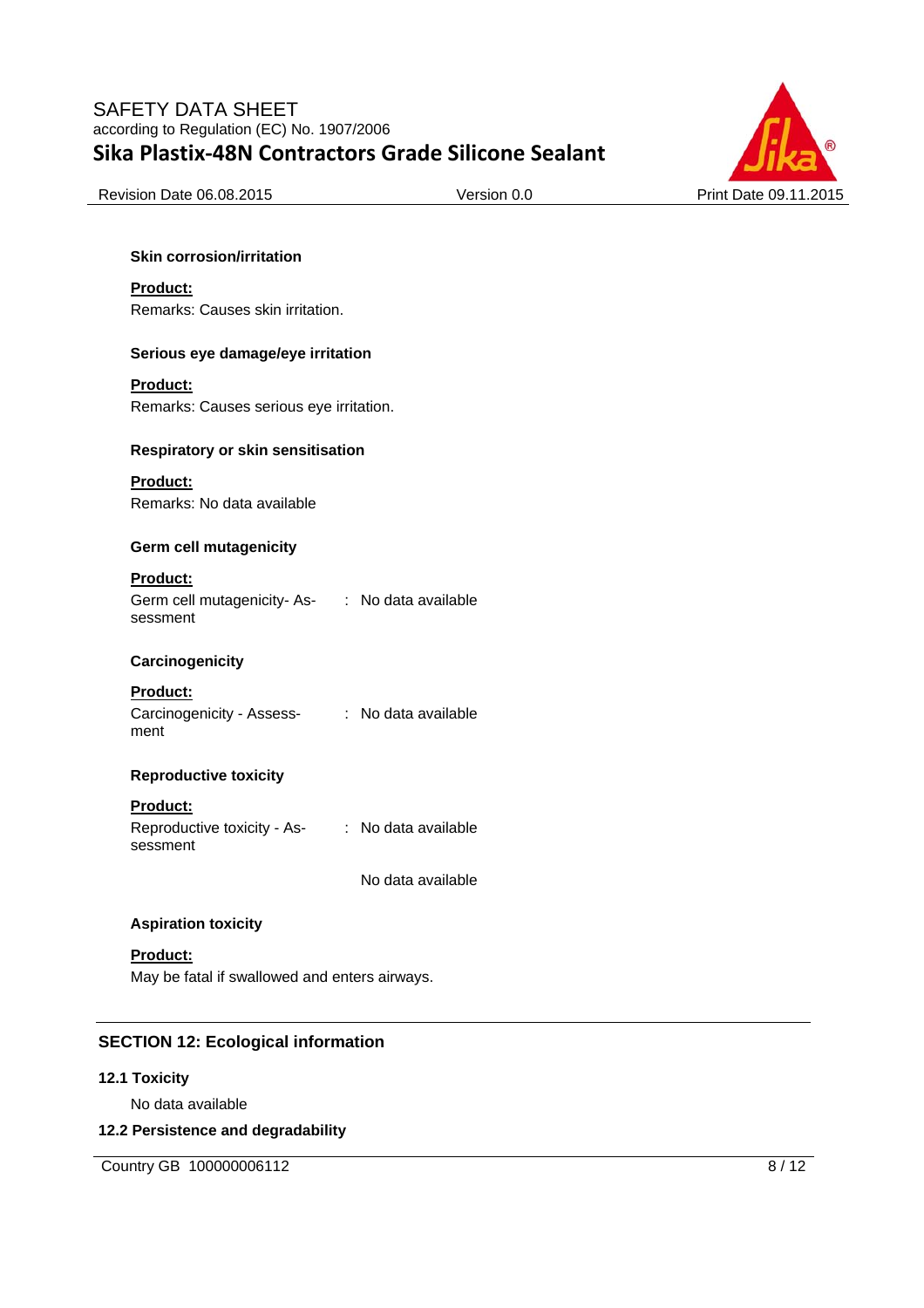

Revision Date 06.08.2015 Version 0.0 Print Date 09.11.2015

#### No data available

#### **12.3 Bioaccumulative potential**

No data available

#### **12.4 Mobility in soil**

No data available

#### **12.5 Results of PBT and vPvB assessment**

#### **Product:**

Assessment : This substance/mixture contains no components considered to be either persistent, bioaccumulative and toxic (PBT), or very persistent and very bioaccumulative (vPvB) at levels of 0.1% or higher..

#### **12.6 Other adverse effects**

No data available

#### **SECTION 13: Disposal considerations**

## **13.1 Waste treatment methods**

| Product                | : The generation of waste should be avoided or minimized<br>wherever possible.<br>Empty containers or liners may retain some product residues.<br>This material and its container must be disposed of in a safe             |
|------------------------|-----------------------------------------------------------------------------------------------------------------------------------------------------------------------------------------------------------------------------|
|                        | way.                                                                                                                                                                                                                        |
|                        | Dispose of surplus and non-recyclable products via a licensed<br>waste disposal contractor.                                                                                                                                 |
|                        | Disposal of this product, solutions and any by-products should<br>at all times comply with the requirements of environmental<br>protection and waste disposal legislation and any regional<br>local authority requirements. |
|                        | Avoid dispersal of spilled material and runoff and contact with<br>soil, waterways, drains and sewers.                                                                                                                      |
| Contaminated packaging | : 15 01 10* packaging containing residues of or contaminated<br>by dangerous substances                                                                                                                                     |

## **SECTION 14: Transport information**

**ADR**  Not dangerous goods **IATA**  Not dangerous goods **IMDG**  Not dangerous goods

Country GB 100000006112 9/12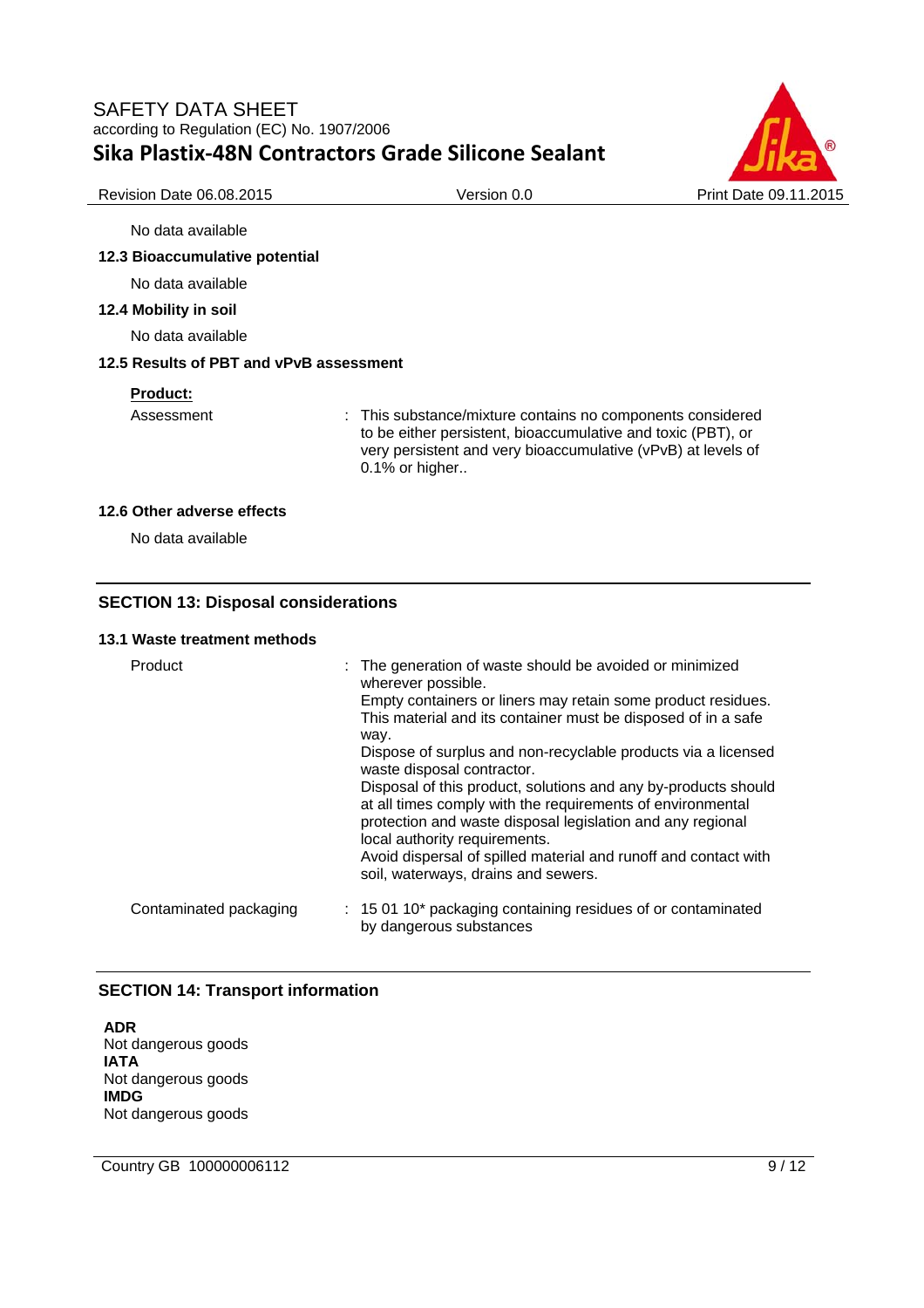

Revision Date 06.08.2015 Version 0.0 Print Date 09.11.2015

**14.6 Special precautions for user**  No data available

**14.7 Transport in bulk according to Annex II of MARPOL 73/78 and the IBC Code**  Not applicable

### **SECTION 15: Regulatory information**

#### **15.1 Safety, health and environmental regulations/legislation specific for the substance or mixture**

| <b>Prohibition/Restriction</b><br>REACH - Restrictions on the manufacture, placing on<br>the market and use of certain dangerous substances,<br>preparations and articles (Annex XVII) |                                              |  | $:$ Not applicable                                              |
|----------------------------------------------------------------------------------------------------------------------------------------------------------------------------------------|----------------------------------------------|--|-----------------------------------------------------------------|
| REACH - Candidate List of Substances of Very High<br>Concern for Authorisation (Article 59).                                                                                           |                                              |  | : None of the components are listed<br>(=> 0.1 %).              |
| REACH - List of substances subject to authorisation<br>(Annex XIV)                                                                                                                     |                                              |  | $:$ Not applicable                                              |
| <b>REACH Information:</b>                                                                                                                                                              | All substances contained in our Products are |  | - preregistered or registered by our upstream suppliers, and/or |

- preregistered or registered by us, and/or
- excluded from the regulation, and/or
- exempted from the registration.

Seveso III: Directive 2012/18/EU of the European Parliament and of the Council on the control of major-accident hazards involving dangerous substances.

| 34               | Petroleum products: (a)<br>gasolines and naphthas,<br>(b) kerosenes (including jet<br>fuels), (c) gas oils (includ-<br>ing diesel fuels, home<br>heating oils and gas oil<br>blending streams),(d)<br>heavy fuel oils (e) alterna-<br>tive fuels serving the same<br>purposes and with similar<br>properties as regards<br>flammability and environ-<br>mental hazards as the<br>products referred to in<br>points (a) to (d) | Quantity 1<br>2.500 t | Quantity 2<br>25,000 t |
|------------------|-------------------------------------------------------------------------------------------------------------------------------------------------------------------------------------------------------------------------------------------------------------------------------------------------------------------------------------------------------------------------------------------------------------------------------|-----------------------|------------------------|
| VOC-CH (VOCV)    | : no VOC duties                                                                                                                                                                                                                                                                                                                                                                                                               |                       |                        |
| VOC-EU (solvent) | $:$ Not applicable                                                                                                                                                                                                                                                                                                                                                                                                            |                       |                        |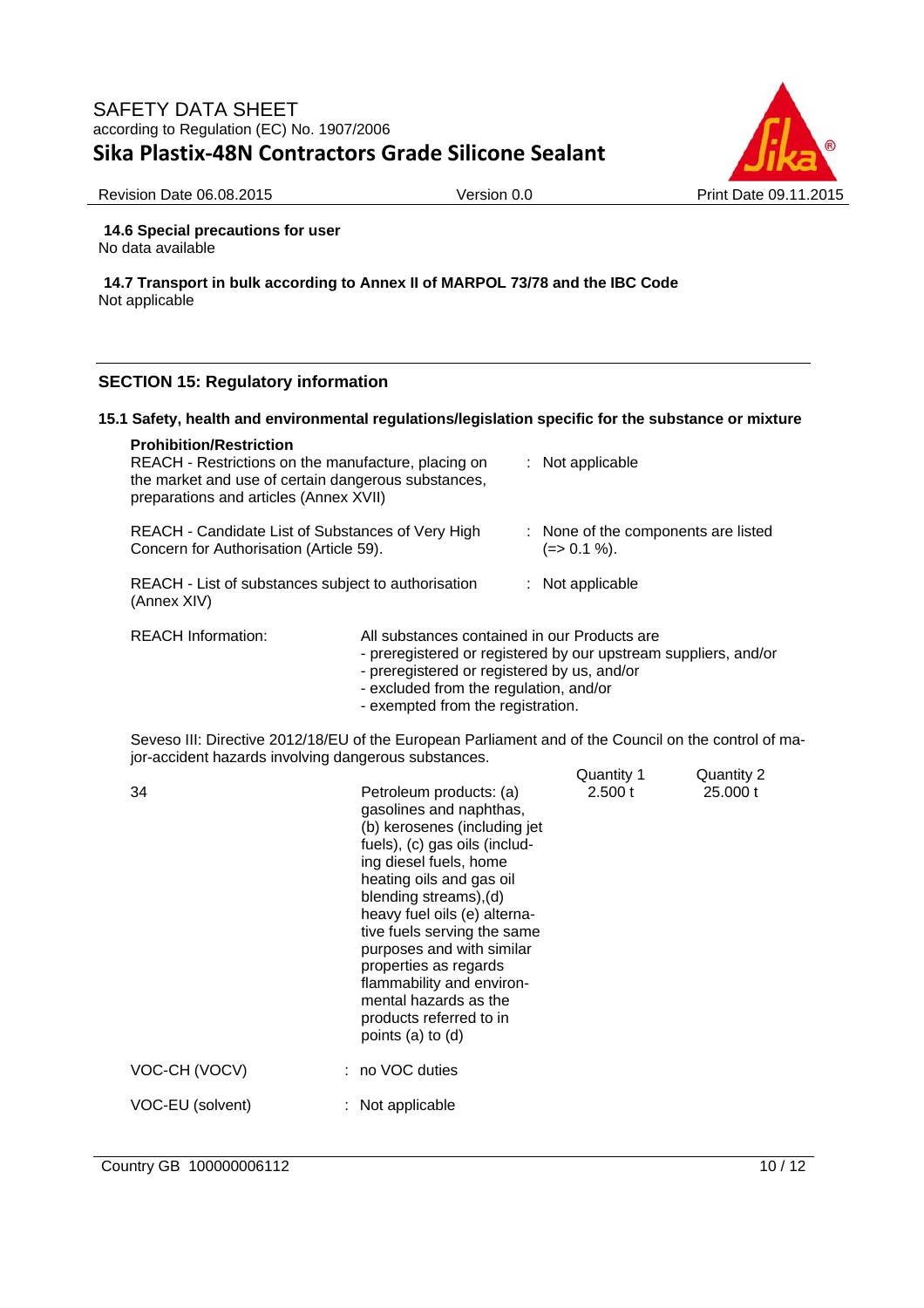

Revision Date 06.08.2015 Version 0.0 Print Date 09.11.2015

If other regulatory information applies that is not already provided elsewhere in the Safety Data Sheet, then it is described in this subsection.

| Health, safety and environ-<br>mental regulation/legislation<br>specific for the substance or<br>mixture: | : The Chemicals (Hazard Information and Packaging for Sup-<br>ply) Regulations 2002<br>Control of Substances Hazardous to Health Regulations 2002<br>The Management of Health and Safety at Work Regulations<br>1999 |
|-----------------------------------------------------------------------------------------------------------|----------------------------------------------------------------------------------------------------------------------------------------------------------------------------------------------------------------------|
|                                                                                                           | Health and Safety at Work Act 1974                                                                                                                                                                                   |
|                                                                                                           | Environmental Protection Act 1990 & Subsidiary Regulations                                                                                                                                                           |

### **15.2 Chemical Safety Assessment**

This product contains substances for which Chemical Safety Assessments are still required.

#### **SECTION 16: Other information**

#### **Full text of H-Statements**

| ניוויטוויטוויוט ווע |                                                  |
|---------------------|--------------------------------------------------|
| H <sub>225</sub>    | Highly flammable liquid and vapour.              |
| H <sub>304</sub>    | May be fatal if swallowed and enters airways.    |
| H315                | Causes skin irritation.                          |
| H317                | May cause an allergic skin reaction.             |
| H318                | Causes serious eye damage.                       |
| H319                | Causes serious eye irritation.                   |
| H332                | Harmful if inhaled.                              |
| H411                | Toxic to aquatic life with long lasting effects. |
|                     |                                                  |

## **Full text of other abbreviations**

| Acute Tox.<br>Aquatic Chronic<br>Asp. Tox.<br>Eye Dam.<br>Eye Irrit.<br>Flam. Liq.<br>Skin Irrit. | Acute toxicity<br>Chronic aquatic toxicity<br>Aspiration hazard<br>Serious eye damage<br>Eye irritation<br>Flammable liquids<br>Skin irritation |
|---------------------------------------------------------------------------------------------------|-------------------------------------------------------------------------------------------------------------------------------------------------|
| Skin Sens.                                                                                        | Skin sensitisation                                                                                                                              |
| ADR.                                                                                              | Accord européen relatif au transport international des marchandises                                                                             |
|                                                                                                   | Dangereuses par Route                                                                                                                           |
| CAS                                                                                               | <b>Chemical Abstracts Service</b>                                                                                                               |
| <b>DNEL</b>                                                                                       | Derived no-effect level                                                                                                                         |
| EC50                                                                                              | Half maximal effective concentration                                                                                                            |
| <b>GHS</b>                                                                                        | Globally Harmonized System                                                                                                                      |
| IATA                                                                                              | International Air Transport Association                                                                                                         |
| <b>IMDG</b>                                                                                       | International Maritime Code for Dangerous Goods                                                                                                 |
| LC50                                                                                              | Median lethal dosis (the amount of a material, given all at once, which<br>causes the death of 50% (one half) of a group of test animals)       |
| LD50                                                                                              | Median lethal concentration (concentrations of the chemical in air that<br>kills 50% of the test animals during the observation period)         |
| <b>MARPOL</b>                                                                                     | International Convention for the Prevention of Pollution from Ships,<br>1973 as modified by the Protocol of 1978                                |